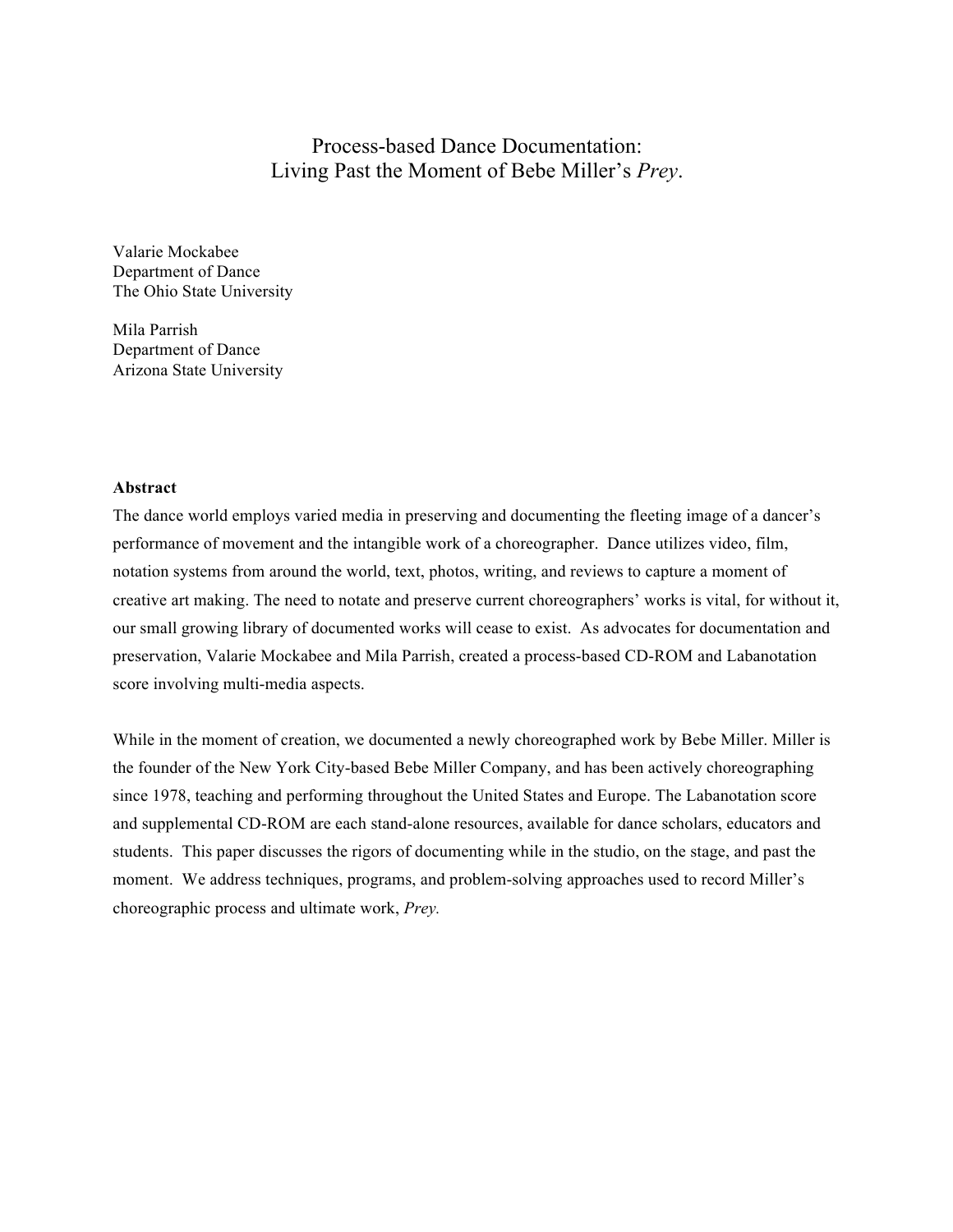## **Living Past the Moment of Bebe Miller's** *Prey*

"Unpretentious," "postmodern," "both electric and soulful" describes the work of Brooklyn-based artist Bebe Miller. Her choreographic process is one in which repeating a movement over and over is integral to understanding the relationship the dancer has to the movement; and that the movement has to the dancer. In her formative years as a choreographer Bebe began answering the question: "What is dance?" She answers her own question by "...still finding physical challenges…enjoyable of being in the moment. I almost didn't trust it...I found a whole other process in the process." Today, Miller embraces those ideas and continues to push the boundaries in her relationship to movement. "There are depths to go...Stay with a gesture and stay with it for fifteen minutes and find where do I space out? Why do I space out?…I'm more interested in the relative space between people and how that gets smashed."<sup>2</sup> "For me, process is the point" she stated in a May 2000 interview.<sup>3</sup> As a post modern Miller has broken through barriers and embraced art-making techniques that involve dancers, music, improvisation, time, and "catching."

Capturing Miller's process as well as her movement, Valarie Mockabee, Project Director and Professional Notator candidate and Mila Parrish, Ph.D. CD-ROM designer, struggled with choices in putting down the process and product during the rehearsals of *Prey,* Miller's work she created at The Ohio State University from January 2000-May 2000. The outcome was a CD-ROM to accompany the Labanotation score of *Prey* that displays the choreographic process through interactive multimedia.

In this paper we will discuss issues and decisions surrounding the development of the CD-ROM, *Prey: An Innovation in Dance Documentation, Enhanced Process-based Learning,* the first in a series of digital documentation CD-ROMs for dance. We will offer our experiences as researchers struggling to define and develop new tools for capturing dance. Further we will address the initial conception underlying the research project, the process of investigation, the content and function of the six sections of the CD-ROM, the organizational components of the CD-ROM which include the planning and development stages.

As a dance professionals we often desire more information about a work than is found in a video, a photograph, an interview with the choreographer, a review of the work, a notation score, or even a coach. We pursue the *essence*. It is the desire to have been there first-hand so that we too can explain to our students/company what the work was about, why it was made, what made it happen, how the choreographer felt in rehearsal, how she or he moved, how the original cast "did it." At best, once videos and films have been gathered, photo archives have been searched, review after review has been read, learned movement from Labanotation scores, there remains the sense that something is still missing. In fact, what is missed is the point of inception, the process of the crafting and evolving that recesses into the minds of performers over time.

Whether as the director/teacher of a work or as the notator/documentor of a work, we have struggled with the question, *Where is the essence of the work?* To aid in this discovery, we investigated technological methods that enhance and complement Labanotation and seek new ways of disseminating and recording

<sup>&</sup>lt;sup>1</sup> Bremser, M. (Ed.). (1999). <u>Fifty Contemporary Choreographers</u>. Routledge. <sup>2</sup> Miller, B. (2000). Remarks to Dance 659 at Ohio State University. March 8, 2000.

<sup>&</sup>lt;sup>3</sup> Miller, B. (2000). Interview with Valarie Mockabee and Mila Parrish at Ohio State University. May 14, 2000.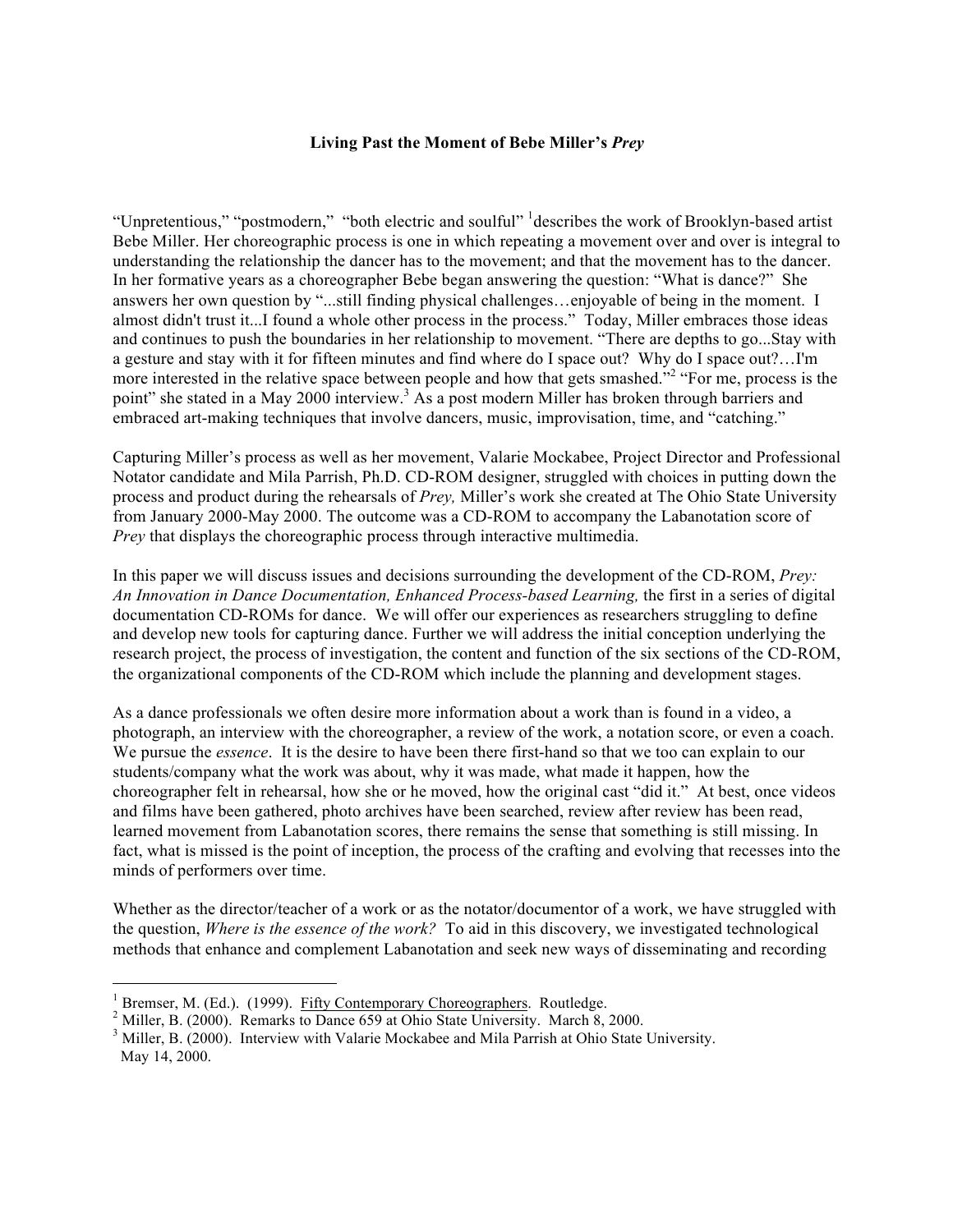movement. Mockabee, a leader in this investigation, was involved in three CD-ROM projects which began to address issues such as background information; a moving image of what the work looks like in a particular moment in time; the process of rehearsal and work time; the choreographer; and analysis of the work itself. However, none of those projects afforded the opportunity to be in on the crafting and art making; they were works all previously choreographed.

## **Process of investigation**

In November 1998, The Ohio State University awarded grant monies to Mockabee that funded the development of a comprehensive dance documentation project including an interactive CD-ROM to accompany the Labanotation score. Together, we found that this collaborative project has stretched both our imaginations and critical research agendas. Through our own involvement and observations of Miller during a five-month process, we have come to discover what Miller's art-making choices were about in relation to *Prey.* We have recorded it in various media, compiling it all on one CD-ROM.

From January 2000-May 2000, Parrish videotaped and Mockabee "took notes" in Labanotation during all of Miller's rehearsals. The rehearsals took place with the student dancers in a New Repertory Class at The Ohio State University's Department of Dance. Our combined efforts are depicted in what was the main section that became known as "bebe*notes.*"



Figure 1. Screen shot of bebe*note* interface.

Parrish designed the interface of a bebe*note* by linking a video clip of Miller demonstrating or describing her movement with the same moment in the Labanotation score. Coined "bebe*notes,*" these statements are designed to provide critical entry into the work informing a director, notator, historian, and teacher about what was experienced and expressed during the rehearsal processes. Bebe*notes* highlight relationships between the "process" of developing the work and the "product" of what was written in the Labanotation score.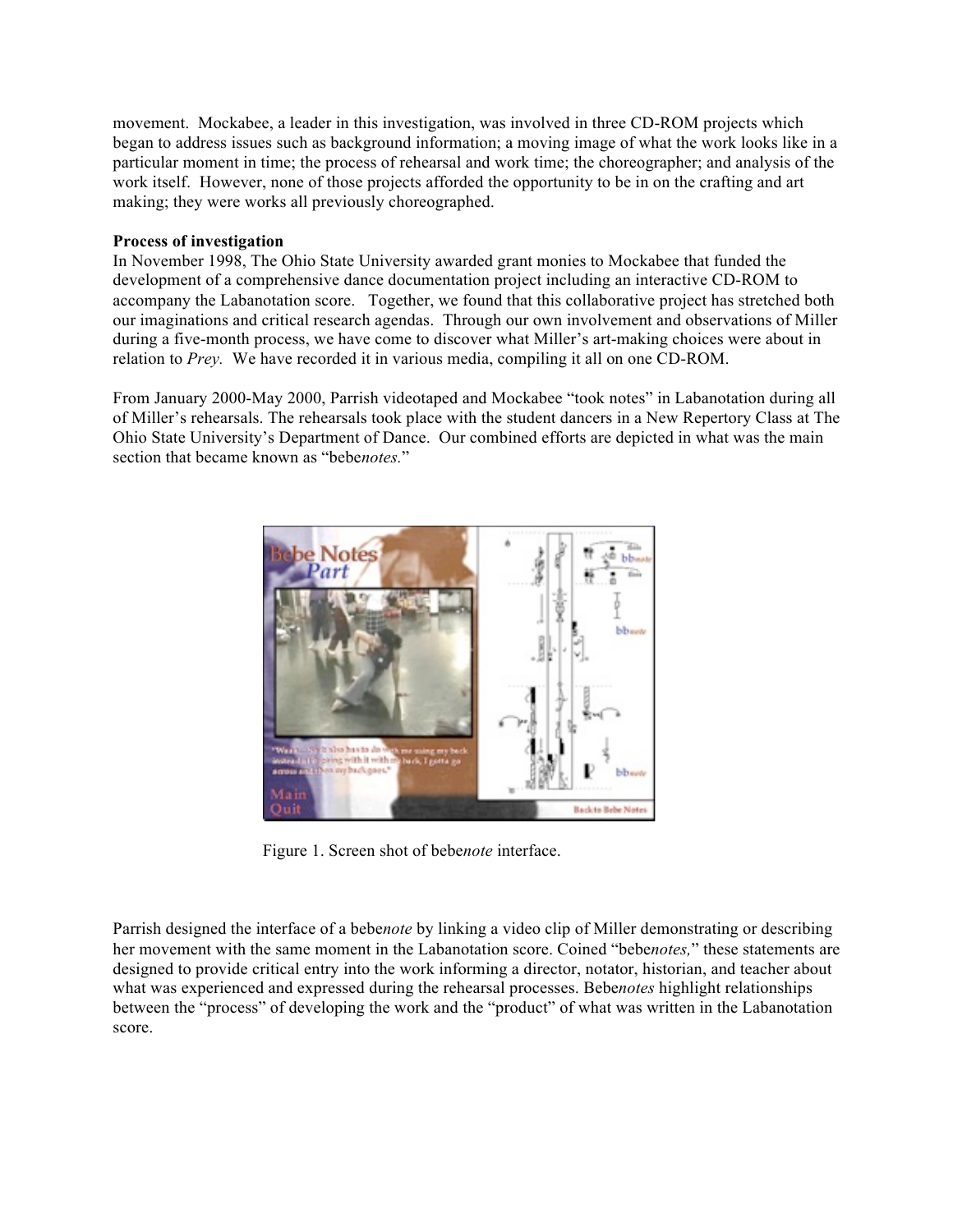With the idea of bebe*notes* in mind we began rather simply by videotaping and notating Miller's rehearsals. We were mainly concerned with obtaining footage of Miller teaching and talking about the phrases that would later become the dance. Little did we know that Miller was not just going to set a work, but she was going to *create* in every sense of the word. We chose key ideas/concepts that emerged from Miller's process of creating, and categorized them for the CD-ROM. During the rehearsal process, we both became aware that what we were seeing and documenting was much more than a means to an end...We were actually being afforded the opportunity to capture *essence.*

As a result of our continuing presence in all aspects of the creation of the work, we were attentive to the detailed insights Miller provided, specifically improvisational structures. Therefore the scope of the CD-ROM grew. In a process similar to that of an action researcher, we uncovered depths of information as they unraveled during the rehearsal process. We developed a series of coding sheets to assist our later reflection in the schedule of activities and events of the daily rehearsal process. These coding sheets supplied transcriptions, identified dialogues and questions from the dancers, Miller's responses, and therefore became crucial to the overall analysis of the work. Before each rehearsal we reviewed the previous day's coding sheet and discussed our observations.

From that point, we were faced with analyzing Miller's rehearsal process, choreographic process, movement preferences, and art making preferences. The CD-ROM was more than just, "This is the work in Labanotation and here is Bebe talking about the movement in a 'bebe*note*.'" It became about the *how* and the *why* movement happened; the *way* it happened and what moments brought about these happenings. We not only documented the work, but also captured the process, and ultimately the underlying foundation for Miller's choreographic preferences.

### **Thematic content sections of the CD-ROM**

The content sections of the CD-ROM provide insight into Miller's process and resulting choreographic work, *Prey* (2000). The six content sections are defined as (1) Meet Bebe, (2) Context, (3) Movement Content, (4) Process, (5) Bebe Notes, and (6) Complete Video. *Meet Bebe* supplies biographical information about the artist, her company, and an in-depth interview with Miller answering questions concerning *Prey* and her choreographic process. *Context* provides Miller's art making process within universal themes and socio-cultural contexts that define her as the commensurate postmodern choreographer. A descriptive analysis of *Prey* written by dance scholar Candace Feck is highlighted. *Movement Content* offers video examples of the choreographic structures, thematic content, and phrasing in the work *Prey*. Process includes the improvisational structures employed in the development of the dance; highlighted are Miller's directives and tasks and her dancers' solutions to these structures. *Bebe Notes* provides digitized video of Miller articulating the choices of performance alongside the Labanotation score while *Complete Video* displays an edited three-camera shoot of the entire dance.

### **Process of CD-ROM development**

The CD-ROM interface was created by mapping out sections using a flow chart. The flow chart of sections resembled a web showing links and topics in each of the sections. The web-like interface presented content addressed and cross-referenced. With the content flow chart as a guide, we considered aspects of interface design using a handwritten template on paper. On the template we placed key features, with video, text, and audio and the corresponding navigation buttons.

Correlation between the six sections was created by maintaining a consistent interface, and the same navigation structure at the bottom of the screen. Parrish unified the screen design and the layout of text and images by employing similar aesthetic preferences. When developing the design of the CD-ROM, we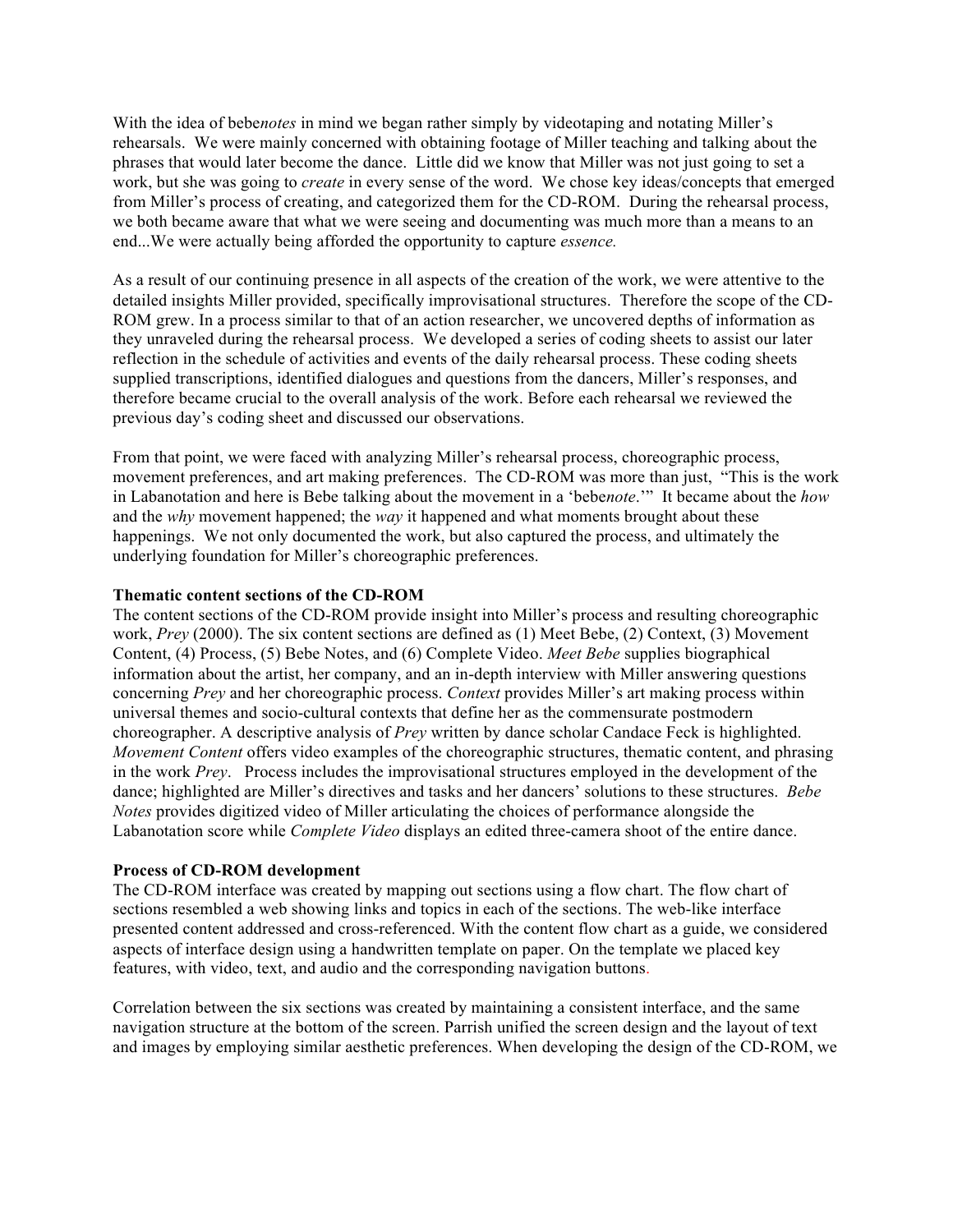chose movement-oriented images of Miller and her dancers in the rehearsal process rather than staged press photos. Images were extracted from the rehearsal footage as still clips then converted to grayscale and added colored filters later. Consistent text fonts were identified and used to assist in the presentation and clarity of the layout. Sample screen shots from the CD-ROM can be viewed Figures 2-4.



Figure 2. Screen shot of the Main Menu of the CD-ROM



Figure 3. Screen shot of the Process section of the CD-ROM